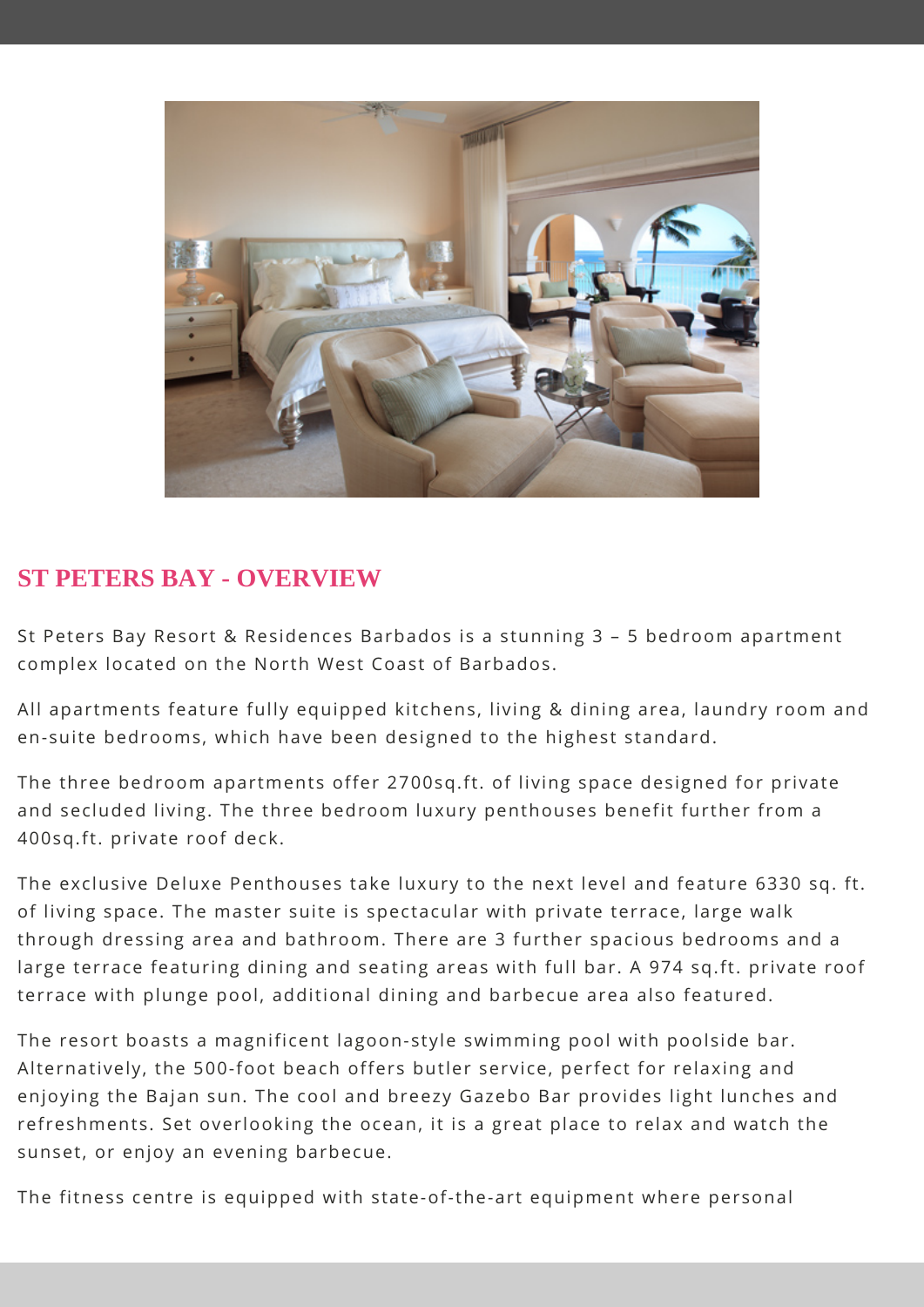training can be arranged and adjacent is the Yoga & Pilates studio. There is also a beauty salon on property.

The Gourmet store is located a short water taxi ride away at Saint Peter's Bay's sister property – Port Ferdinand Luxury Marina & Residences. Enjoy delicious treats such as fresh fruit and seafood, fine wines and cheeses, deli meats and much more. Transport is also provided to historic Speightstown and other restaurants and beaches along the West coast.

Residences at St Peters Bay range from 2 and 3 Bedroom Beachfront homes to 5 Bedroom Deluxe Penthouses.

**Two and Three Bedroom Beachfront** – 2 or 3 Bedroom Beachfront homes offer sweeping views of majestic coconut trees and the Caribbean sea beyond. These homes are beautifully furnished and features 2,700 sq ft of living space including spacious ensuite bedrooms, a large terrace and living room, and a fully equipped kitchen and laundry area.

**Two and Three Bedroom Premium Beachfront** – 2 or 3 Bedroom Premium Beachfront homes offer sweeping views of majestic coconut trees and the Caribbean sea beyond. These luxuriously appointed and furnished homes offer unrivalled views and features and upgraded furnishings to the beachfront category. With 2,700 sq ft of luxury living and spacious en-suite bedrooms, guests will enjoy a memorable experience in a remarkable location. A large terrace and outdoor dining with endless views can be enjoyed. The homes feature a fully-equipped kitchen and laundry area.

**Penthouses** – The exclusive 3 and 5 Bedroom Penthouses take luxury to the next level and feature extra spacious living space. The 3 bedroom is 3,300 sqft whilst the 5 Bedroom is 6,330ss ft. The master suite is spectacular with private terrace, large walk through dressing area and bathroom. There are 3/4 further spacious bedrooms and a large terrace featuring dining and seating areas with full bar. The five bedroom penthouse has a 974 sq.ft. private roof terrace with plunge pool, additional dining and barbecue area also featured.

### **AMENITIES**

- Three and four en-suite bedrooms
- Indoor/outdoor dining areas
- Fully equipped kitchens
- Air-conditioned
- WiFi
- TV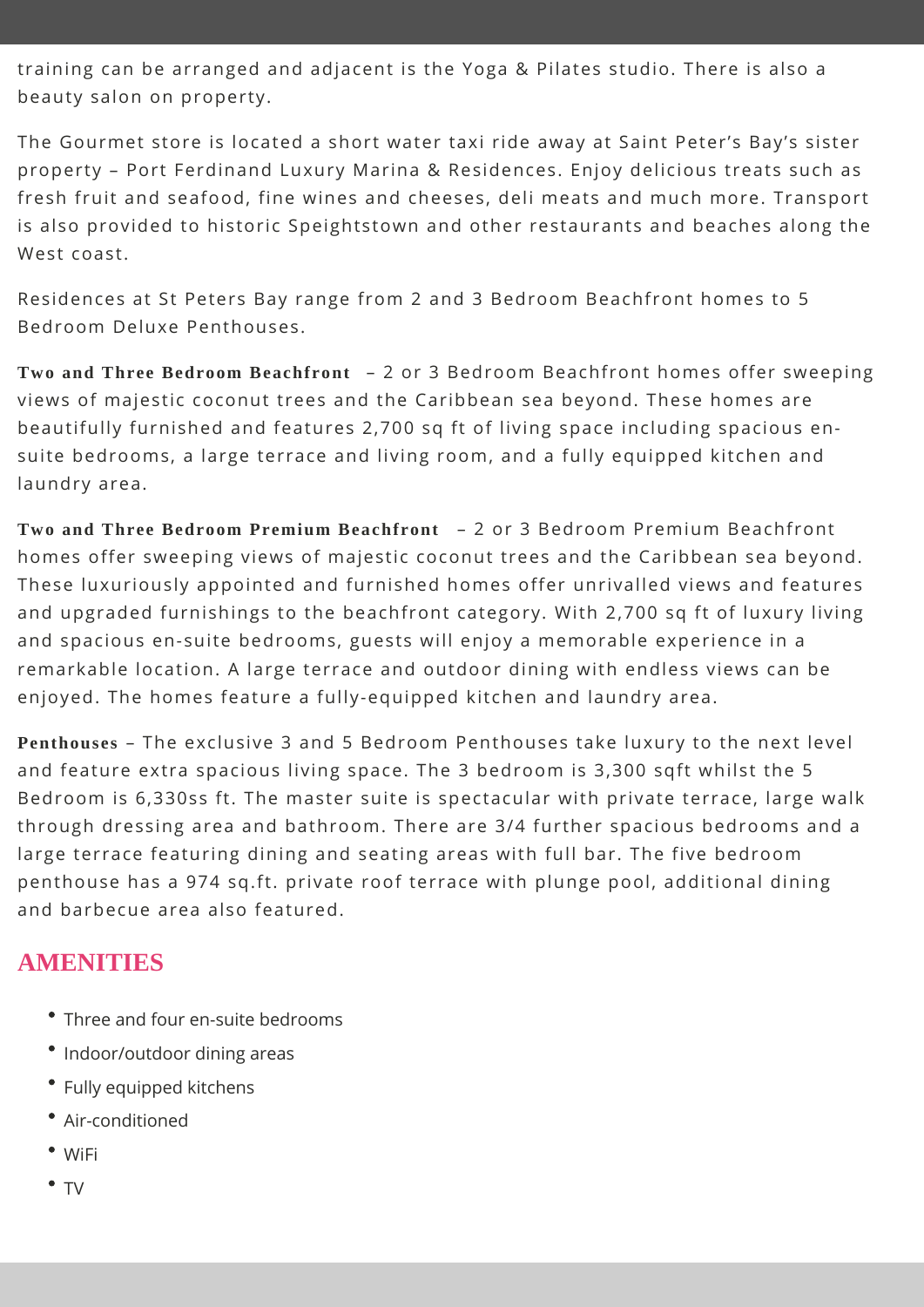- Resort swimming pool
- $\bullet$ Resort bar
- Resort fitness centre
- Beauty salon

## **INCLUSIONS**

#### **Pool and Beach**

- The resort has a lagoon style swimming pool.
- The penthouses also feature plunge pools and rooftop terraces.
- Saint Peter's Bay is a stunning beachfront property and you are never far from the pristine white sandy beach.

#### **Staff**

Daily housekeeping

# **VILLA PICTURES**